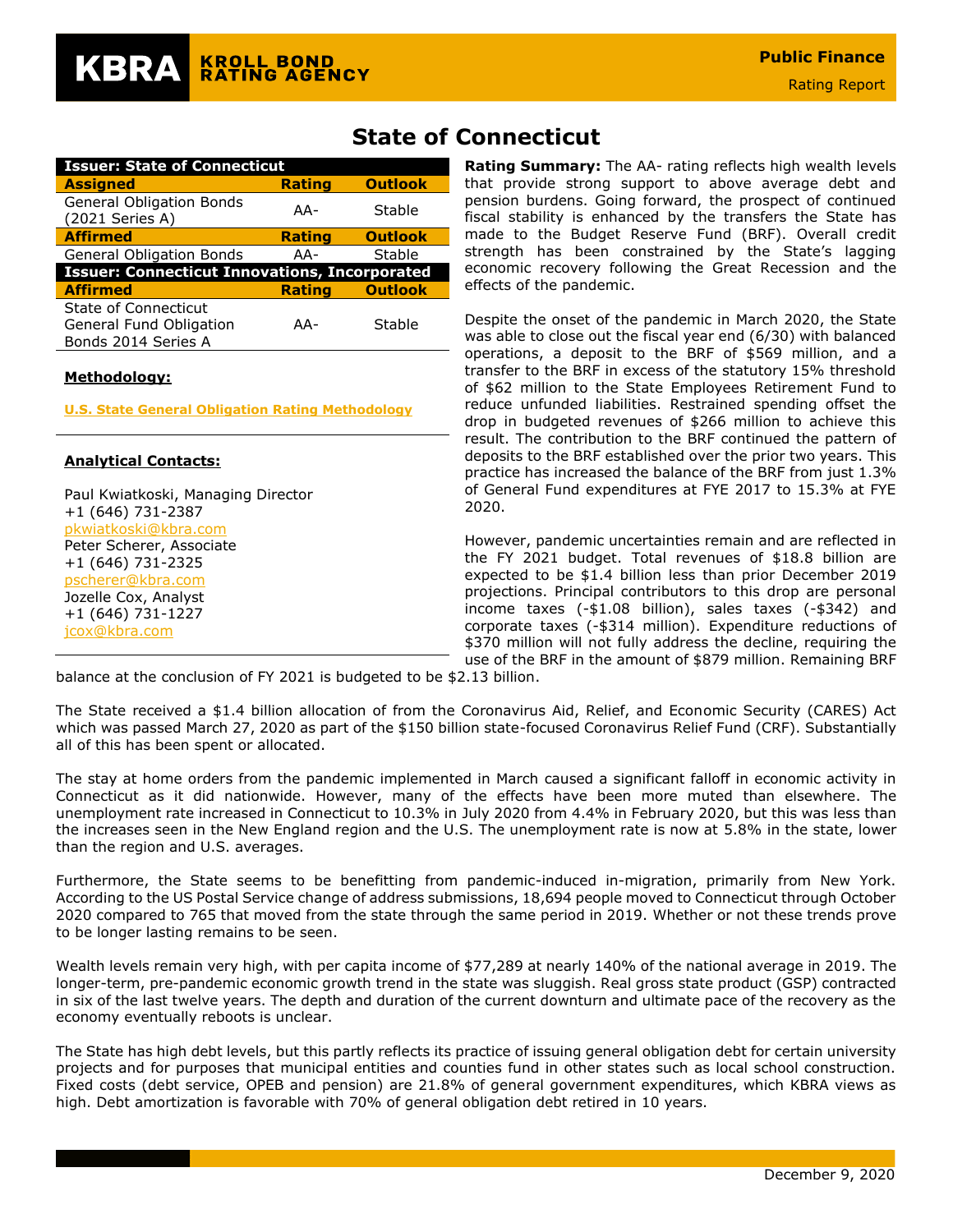

#### **Key Credit Considerations**

**KROLL BOND<br>RATING AGENCY** 

KBRA continues to monitor the direct and indirect impacts of the COVID-19 virus. Click **[here](https://www.krollbondratings.com/search/publications?page=1&publicationType=Research%20Report&q=covid-19§ors=Public%20Finance)** to access KBRA's ongoing research on the topic.

The rating actions reflect the following key credit considerations:

Credit Positives

- Strong wealth levels with State per capita income the highest in the nation.
- Budget Reserve Fund balance has increased in recent years and is now 15% of general fund expenditures.
- Strong financial management framework for tracking revenues, monitoring budget performance and a history of making required adjustments.

#### Credit Challenges

- Increasing budgetary burdens for debt service, pension contributions, and Medicaid.
- Continued lack of growth in the important economic indicators of population, employment and gross state product.
- Unfunded pension liabilities and tax-supported debt burden are high relative to personal income, each exceeding 3.0x the respective U.S. averages. However, the State borrows for many local purposes and the comparison on a combined state and local basis is more moderate.

**Rating Sensitivities**

Stronger economic growth trends than what have been experienced since the Great Recession. Stronger economic growth trends than what have been experienced since the Great Recession. Structural operating deficits in the General Fund. Weakening in the State's employment base and economic activity.

#### **ESG Considerations**

When relevant to credit, ESG factors are incorporated into the credit analysis in the same manner as all other creditrelevant factors. Among the ESG factors that have impact on this rating analysis are:

- Discussions in RD 1 reflect Governance Factors. KBRA has examined the following areas for this credit: management structure, revenue raising flexibility, financial monitoring, and long-term planning.
- Discussions in RD 4 reflect Social Factors. KBRA has examined the following areas for this credit: trends in population, education, income, poverty levels, employment, unemployment, gross state product and the potential impact of the COVID-19 crisis.

More information on ESG Considerations for the Public Finance sector can be found **[here](https://documents.krollbondratings.com/report/26137/public-finance-environmental-social-and-governance-esg-considerations-by-sector)**.

| <b>Rating Highlights</b>                                                                                                      |                                                |
|-------------------------------------------------------------------------------------------------------------------------------|------------------------------------------------|
| Per Capita Personal Income (2019) (in dollars)<br>as a $%$ of U.S.                                                            | \$77,289<br>137%                               |
| Population (2019)<br>Growth 2010 to 2019                                                                                      | 3,565,287<br>$-0.4\%$                          |
| Real GSP, % Change 2010 to 2019<br>Connecticut<br>New England<br><b>United States</b>                                         | 1.4%<br>13.5%<br>22.4%                         |
| Budget Reserve Fund Balance (\$ in millions)<br>FYE 2017<br><b>FYE 2018</b><br>FYE 2019<br>FYE 2020 Estimate (OPM 11/20/2020) | \$212.9<br>\$1,185.3<br>\$2,505.5<br>\$3,074.6 |
| Total Direct Debt $(11/20/2020)$ (\$ in millions)<br>Net Pension Liability (6/30/2019 Measurement Date) (\$ in millions)      | \$25,698<br>\$40,105                           |
| Fixed Costs as a % of Governmental Expenditures (FY 2019)                                                                     | 21.8%                                          |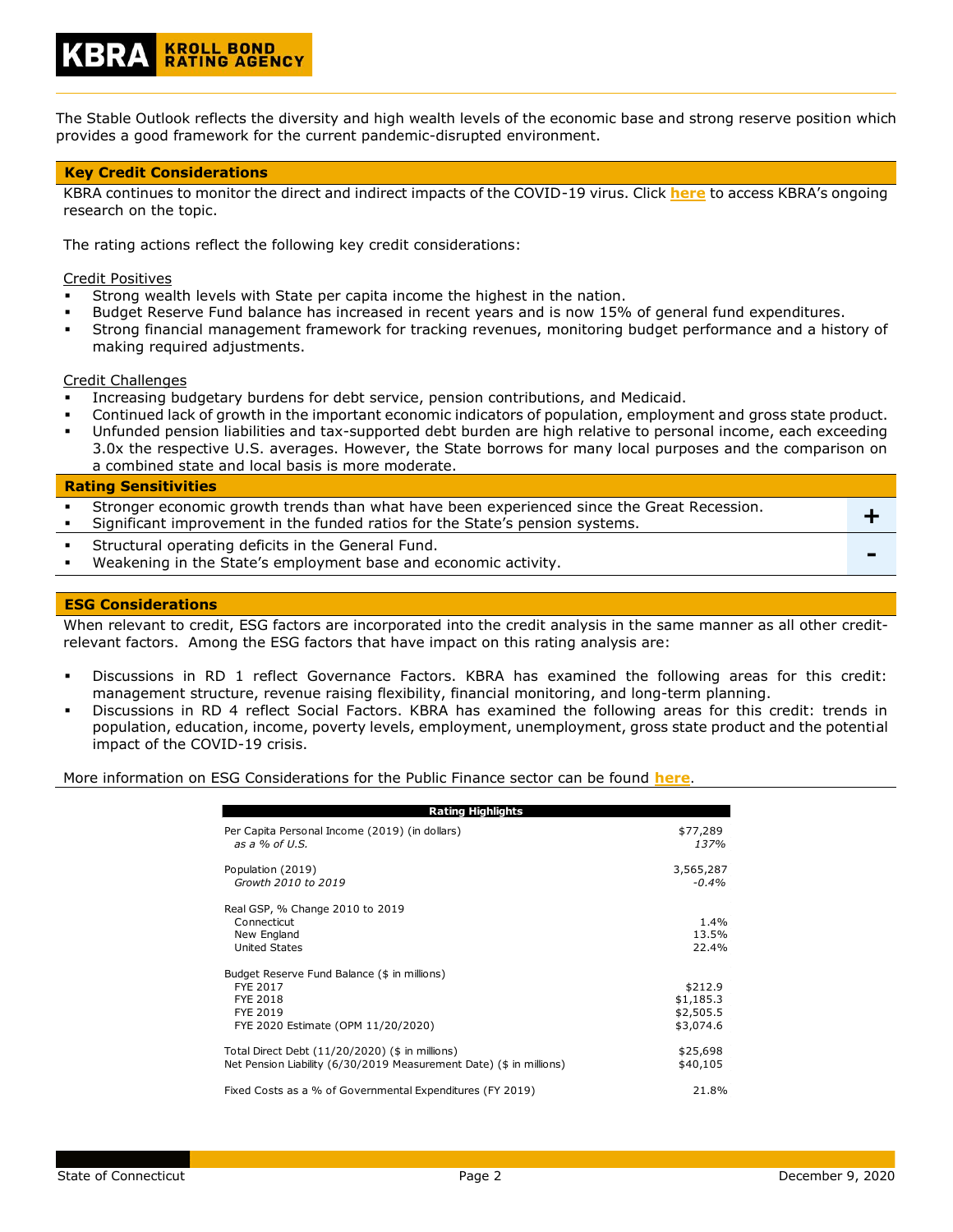| <b>Rating Determinants (RD)</b>                           |                             |
|-----------------------------------------------------------|-----------------------------|
| 1. Management Structure, Budgeting Practices and Policies | AA+                         |
| 2. Debt and Additional Continuing Obligations             | $A+$                        |
| 3. Financial Performance and Liquidity Position           | AA-<br>(revised from $A+$ ) |
| 4. State Resource Base                                    | $AA-$                       |

# **RD 1: Management Structure, Budgeting Practices and Policies**

KBRA views Connecticut's management structure and policies as providing a very strong framework for managing its financial operations and debt issuance compared with other states. This framework is established by the State Constitution, Statutes, and administrative practices. Within this framework, favorable financial results have been achieved in recent years.

#### **Constitutional Provisions**

Under Connecticut's Constitution, the State is divided into three distinct branches: The Legislative, Executive, and Judicial. The executive power of the State is vested in the Governor. Governor Ned Lamont was elected in November of 2018 for a term beginning in January 2019. Treasurer Shawn Wooden was also elected November 2018. The Treasurer is primarily responsible for receiving and disbursing monies of the State and is the sole fiduciary of the State's retirement funds. The Treasurer also has the responsibility for carrying out the issuance of debt. The Comptroller is required to issue monthly budgetary reports on the State's financial condition, in conjunction with the Office of Policy and Management (OPM). OPM is directly responsible to the Governor for policy development in the areas of budget and financial management and prepares the State budget.

The State's Constitution provides that the General Assembly may not authorize general budget expenditures in excess of estimated revenues. The Constitution also includes a spending cap on annual growth in expenditures which limits the increase in expenditures to the greater of the five-year average growth in personal income or inflation over the previous year. The cap excludes debt service for general obligation debt, annual funding of unfunded pension liabilities, and spending supported by federal funding. The cap may be exceeded if the Governor declares a fiscal emergency, and both houses of the legislature support such action by a three-fifths vote.

Under the State Constitution, the Governor has the power to veto any line item of any itemized appropriation bill, while at the same time approving the remainder of the bill. The General Assembly may override the Governor's veto by two thirds vote of each legislative house.

## **Statutory Provisions**

State law requires that total net appropriations for each fund shall not exceed a percentage of estimated revenues for each respective fund. Under State statute, the State is required to monitor its financial performance monthly and the Governor is empowered to take action, under statutory limitations, to maintain budget balance. State statutes require consensus revenue forecast to be developed on a regular basis three times a year. The State's statutes allow for broad revenue raising ability.

## **Financial Management Policies**

The State operates under a strong and comprehensive framework of financial management policies, most of which are codified in statute. The State's framework for financial management includes the following planning and reporting components:

- Monthly Reports on Financial Performance— By statute, OPM is required to provide the State Comptroller with a letter with monthly updates to revenue and expenditure projections for the General Fund in the current fiscal year, along with projections for end of fiscal year surplus or deficits. Based on the OPM letter, the Comptroller prepares a monthly letter on financial performance. Both the OPM and the State Comptroller's monthly letter is available on the state's website. KBRA views the Comptroller's and OPM's monthly monitoring and projection of the year-end financial position as an extremely valuable tool in managing the State's finances.
- Annual Report to Legislature- By statute, each November, OPM and the Office of Fiscal Analysis (OFA) is required to submit a Fiscal Accountability report to the Legislature which projects revenues for the current biennium and the next three fiscal years.
- Three Year Out Report- As part of the budget process, the Governor must annually submit a separate report to the Legislature which sets forth the estimated revenues and expenditures for the current biennium and the next three fiscal years.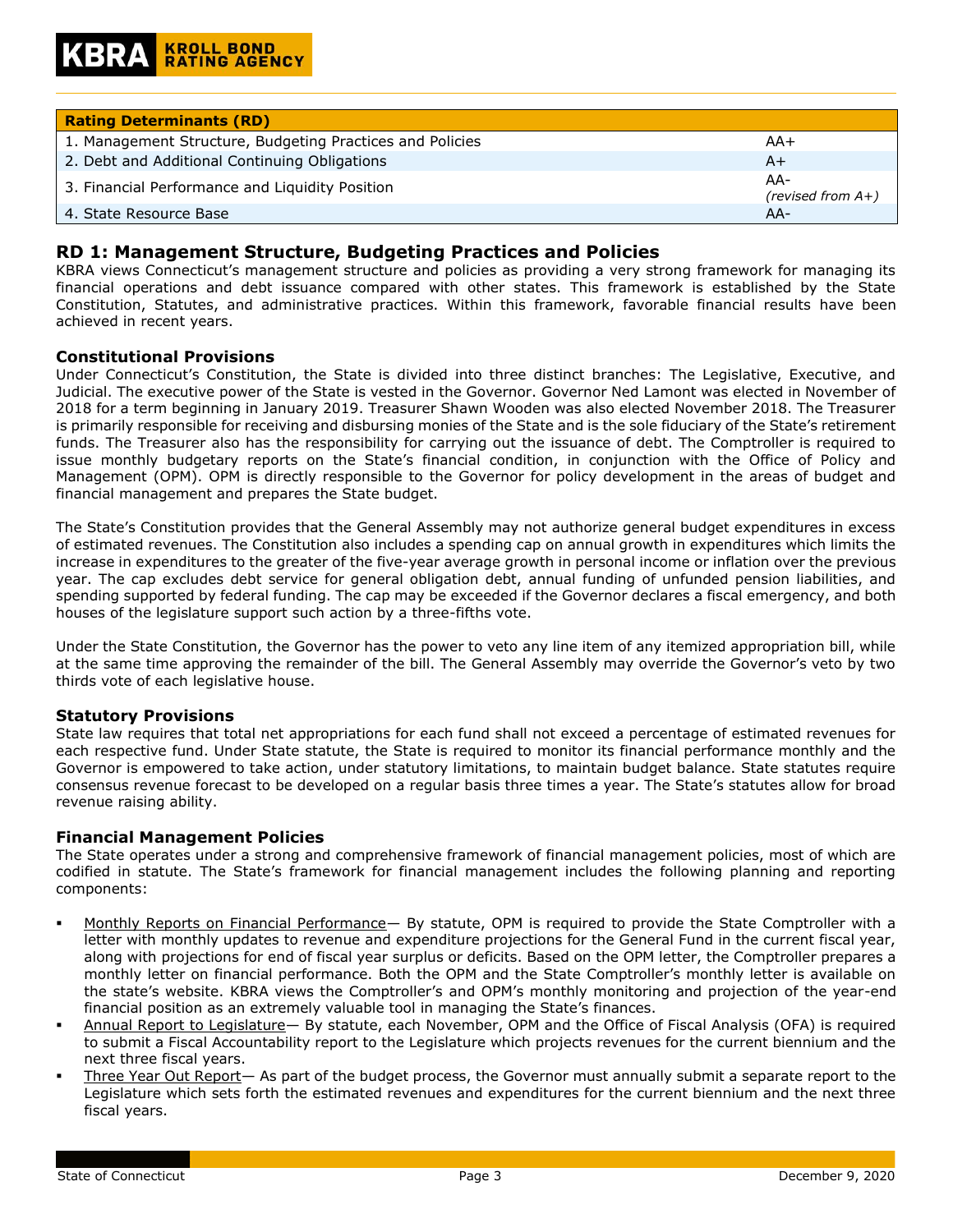The Treasurer has investment responsibility for all funds of the State and functions as the trustee of all State pension, retirement, and trust funds. The Treasurer is required to report annually on investment activities by December 31 to the Governor and the State's Investment Advisory Council.

#### **State Budget Process**

**KROLL BOND<br>RATING AGENCY** 

The State's fiscal year begins on July 1 and ends on June 30. The Governor is required to transmit a budget document to the General Assembly in February of odd numbered years setting forth a separate budget for each of the biennium years. Under State Statute, the Governor has the ability to run the State under Executive Order to maintain essential services in the absence of a budget.

In each even numbered year, the Governor must prepare a report (Mid Term Budget Report) on the status of the budget enacted in the previous year with any recommendations on adjustment and revisions for the coming year. All budget recommendations incorporate the consensus revenue estimate process. If a budget surplus or deficit is projected, the Governor will recommend how the deficit will be mitigated or how the surplus will be used.

## **Ability to Adjust Expenditures and Deficit Mitigation**

Under State statute, the Governor is empowered during the fiscal year to reduce the budget allotment, or expenditure request, by up to 5.0% of any specific appropriation to an agency, except for aid to municipalities, up to 3% of the total appropriations of any fund under certain circumstances without Legislative approval in order to maintain balanced financial operations. Such budget allotments are subject to further modification by the Governor throughout the fiscal year if necessary. Beyond these limits, the General Assembly must act to reduce expenditures.

#### **Budget Reserve Fund**

State statutes dictate that unappropriated surpluses left in the General Fund (GF) shall be transferred to the Budget Reserve Fund (BRF) until the Fund reaches 15% of the net GF appropriations. The Revenue Volatility Cap requires that beginning in FY 2018 estimated and final payments of the personal income tax and the pass-through entity tax in excess of a threshold, the Revenue Volatility Cap, are deposited into the BRF. The threshold for deposits adjusts under a statutory formula pegged to a base of \$3.15 billion for FY 2017, adjusted each year by the compound annual growth rate of personal income in the state over the prior five years, as calculated annually by the State Comptroller. After the BRF reaches 15% of net GF appropriations, revenues in excess of the 15% threshold are to be applied to long term liabilities, initially pension liabilities.

Briefly, uses of the BRF include:

- To fund a deficit in the preceding fiscal year
- By transfer of the General Assembly if the consensus revenue forecast projects a GF revenue decline of more than 1%

#### **State Debt Limit**

State statutes impose a ceiling on the amount of GF supported debt which may be authorized by the Legislature. The limit is 1.6x net GF tax receipts as projected by the Finance, Revenue and Bonding Committee of the General Assembly. Certain types of debt are excluded from this cap, including cash flow borrowings and emergency financings. Per the November 2020 Fiscal Accountability Report, the estimated debt incurring margin for FY 2020 is \$4.5 billion.

General obligation debt is issued under State debt statutes and specific bond authorizations. Statutes provide that the bonds will be general obligations of the State and that the full faith and credit of the State is pledged for repayment. As per the State's contract with bondholders, appropriations for principal and interest do not need legislative approval. There are no express statutory provisions establishing any priorities in favor of general obligation bondholders over other claims against the State. Connecticut is not a voter initiative state.

#### **Municipal Accountability Review Board (MARB)**

Statutes passed by the General Assembly as part of the FY 2018-FY 2019 budget process established a Municipal Accountability Review Board (MARB) to provide oversight and assistance to municipalities experiencing fiscal distress. The State has assumed the annual debt service obligations of the City of Hartford under this program. KBRA has added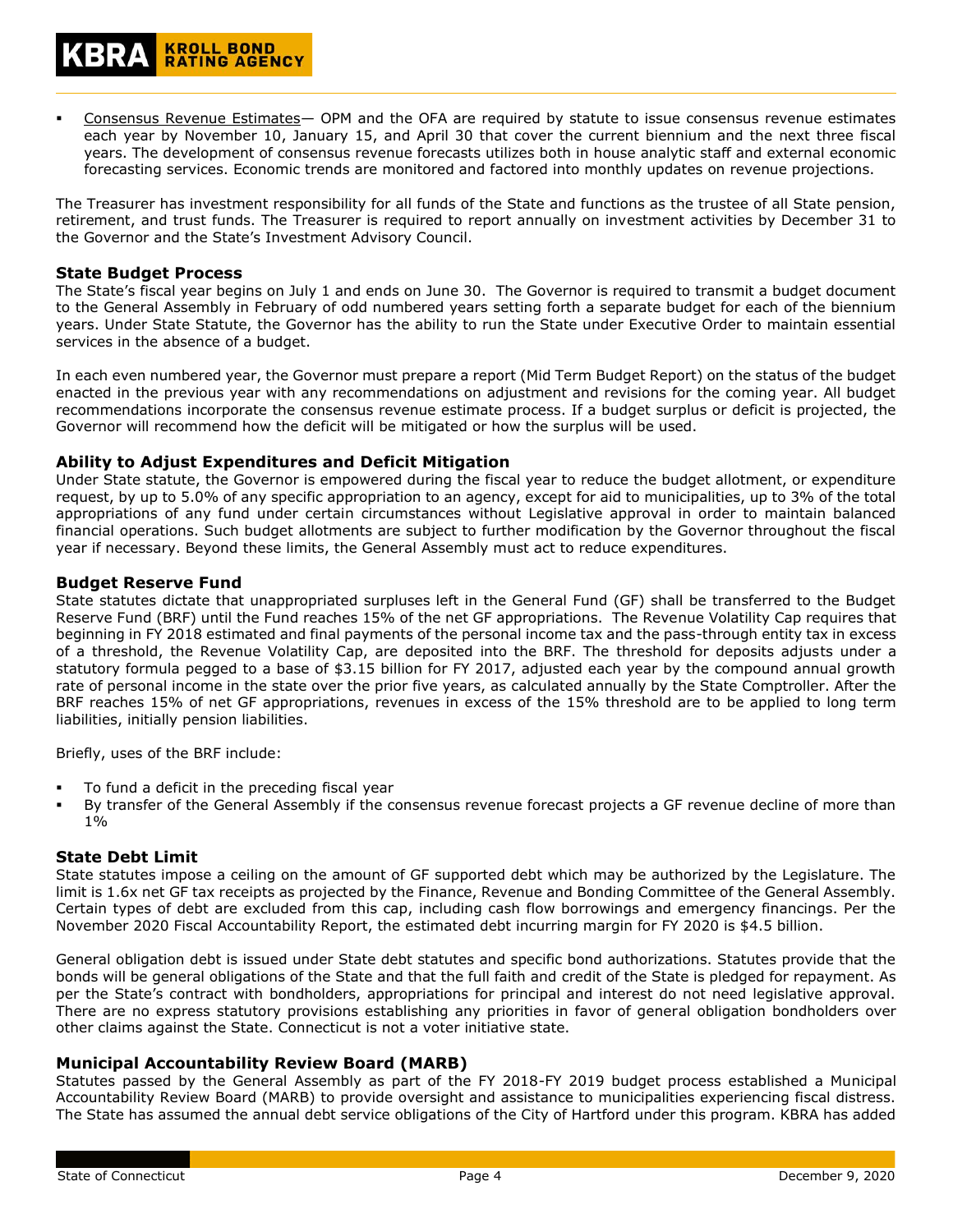

Hartford's outstanding debt to the State's aggregate outstanding debt. The State is also providing support to the City of West Haven under MARB which is expected to be short-term.

## **Bankruptcy**

Under Chapter 9 of the U.S. Bankruptcy Code, State governments are not permitted to petition courts for protection from creditors, including holders of their general obligation debt.

# **RD 2: Debt and Additional Continuing Obligations**

#### **State Tax-Supported Debt**

Connecticut's pro forma tax-supported debt burden is \$25.7 billion including \$18.8 billion in general obligation bonds, \$6.2 billion in special tax debt secured by a pledge of transportation related taxes and fees, and \$235 million in various other obligations. Also included in this figure is \$471 million in City of Hartford debt. The State has assumed Hartford's debt service payments on this debt under a Contract for Financial Assistance executed in April 2018 as part of a plan to stabilize the financially distressed city.

In comparison with other states, Connecticut's state tax-supported debt burden is high. These high debt levels result in part from the State's practice of issuing general obligation debt for certain university projects and for purposes that municipal entities and counties fund in other states, including local school construction. Connecticut has not had a county form of government since October 1960.

| <b>FIGURE 1</b>                                                                                            |          |                          |          |          |                         |  |  |
|------------------------------------------------------------------------------------------------------------|----------|--------------------------|----------|----------|-------------------------|--|--|
| <b>Pro Forma Direct Tax-Supported Debt</b><br><b>Principal Amount Outstanding</b><br>(dollars in millions) |          |                          |          |          |                         |  |  |
|                                                                                                            | 2/1/2017 | 2/15/2018                | 2/1/2019 | 5/1/2020 | 11/20/2020 <sup>1</sup> |  |  |
| General Obligation Bonds                                                                                   | \$14,091 | \$14,038                 | \$15,008 | \$14,005 | \$14,834                |  |  |
| General Obligation Bond Anticipation Notes                                                                 |          | 400                      |          |          |                         |  |  |
| Pension Obligation Bonds (GO) <sup>2</sup>                                                                 | 2,351    | 2,370                    | 2,368    | 2,394    | 2,406                   |  |  |
| UConn 2000 Bonds (GO)                                                                                      | 1,533    | 1,421                    | 1,635    | 1,569    | 1,545                   |  |  |
| <b>Total General Obligation Debt</b>                                                                       | 17,975   | 18,228                   | 19,011   | 17,968   | 18,785                  |  |  |
| Special Tax Obligation Bonds                                                                               | 5,042    | 5,540                    | 5,958    | 5,575    | 6,207                   |  |  |
| Other <sup>3</sup>                                                                                         | 327      | 302                      | 257      | 216      | 235                     |  |  |
| State Guaranteed City of Hartford Debt                                                                     |          | $\overline{\phantom{a}}$ | 516      | 488      | 471                     |  |  |
| <b>Total Direct Tax-Supported Debt</b><br>Source: POS and historic GO Official Statements.                 | 23,343   | 24,071                   | 25,741   | 24,246   | 25,698                  |  |  |

 $1$ Adjusted to include the estimated \$800 balance of the currently offered GO bonds.

<sup>2</sup>Includes accreted value of Capital Appreciation bonds.

3 Includes lease financing, tax increment financings, CHFA Supportive Housing Bonds and CHFA Emergency Mortgage Assistance Program Bonds.

Connecticut's state tax-supported debt burden is high relative to population, personal income and GSP, ranking among the very highest in the Country by all three metrics. The State's debt burden compares more favorably however when analyzed on the basis of aggregate state and local borrowings. By this more inclusive measure, the State's debt burden falls to the top 25% of states compared to personal income and to GSP.

|                                                                                                    | <b>FIGURE 2</b> |                           |                                                |
|----------------------------------------------------------------------------------------------------|-----------------|---------------------------|------------------------------------------------|
| <b>Debt Ratios</b>                                                                                 |                 |                           |                                                |
|                                                                                                    | Connecticut     | Average of<br>U.S. States | <b>Connecticut Rank</b><br>Among the 50 States |
| Tax-Supported Debt <sup>1</sup>                                                                    |                 |                           |                                                |
| Per Capita                                                                                         | $$7,208$ \$     | 1,646                     | Highest 5%                                     |
| as a % of Personal Income                                                                          | $9.1\%$         | 2.9%                      | Highest 5%                                     |
| as a % of GSP                                                                                      | $9.0\%$         | 2.6%                      | Highest 5%                                     |
| Aggregate State and Local Debt                                                                     |                 |                           |                                                |
| Per Capita                                                                                         | \$14,472        | \$9,591                   | Highest 5%                                     |
| as a % of Personal Income                                                                          | 19.3%           | 17.6%                     | Highest 25%                                    |
| as a % of GSP                                                                                      | 18.7%           | 15.2%                     | Highest 10%                                    |
| Source: U.S. Census Bureau, U.S. Bureau of Economic Activity, Credit Scope, and Annual Disclosures |                 |                           |                                                |
| <sup>1</sup> Includes currently offered bonds.                                                     |                 |                           |                                                |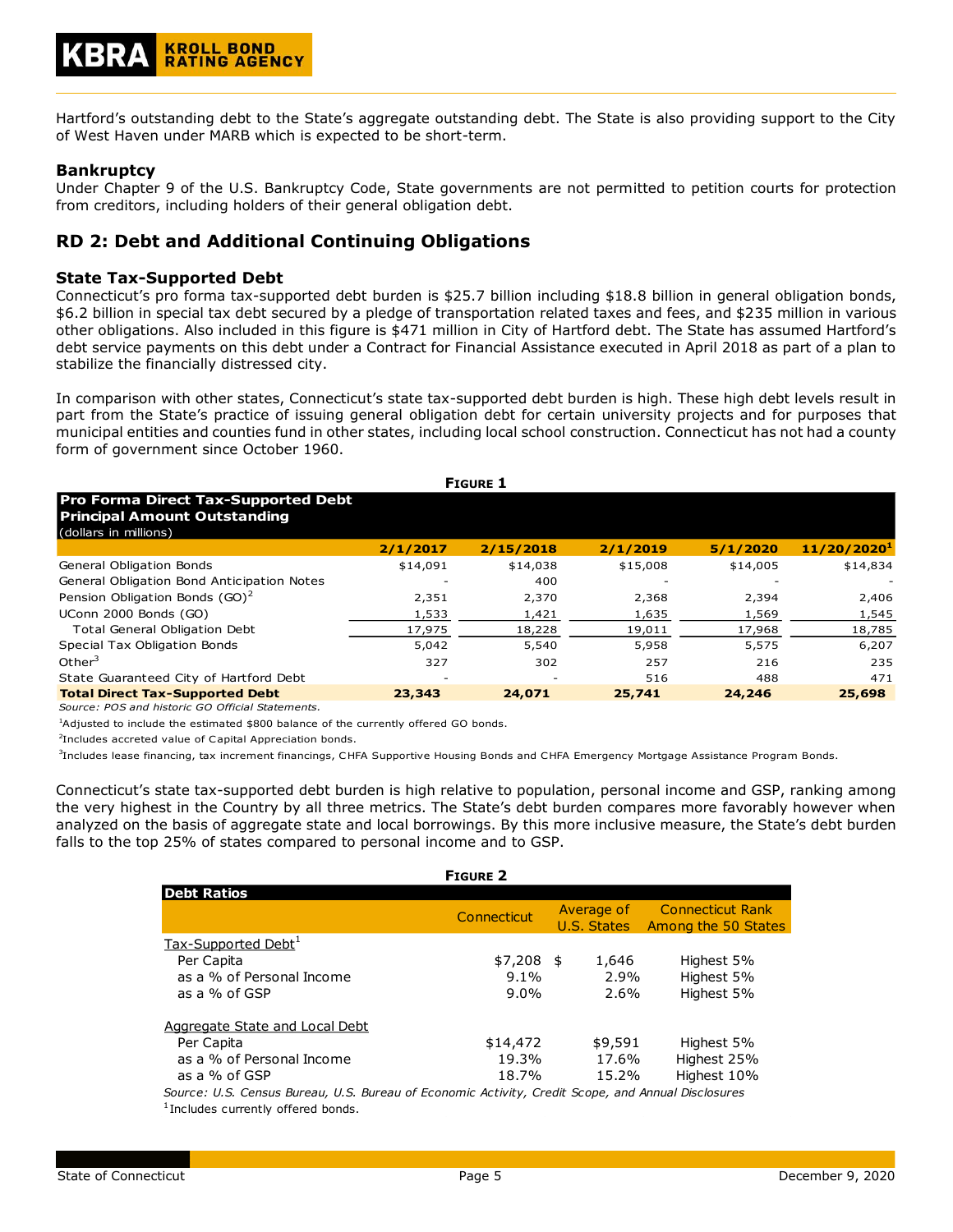Connecticut has a relatively small level of exposure to variable rate debt or derivative financings; hence these types of transactions do not pose a significant risk to the State's liquidity position. As of May 1, 2020, the State has \$912 million in variable rate general obligation bonds, which represents approximately 4.9% of pro forma long-term GO debt. The State is not party to any interest rate derivatives with respect to its outstanding GO debt.

## **Debt Amortization**

Connecticut's debt amortization parameters are conservative, with GO debt generally required to be amortized over 20 years on a level principal basis, which generates a declining debt service schedule. Speed of amortization of direct general obligation debt, is above average with 70% of principal retired over the next 10 years. In FY 2019, GO bond debt service represented 9.6% of total governmental expenditures (on a GAAP basis).

## **Capital Improvement Plan**

The State's general obligation bond authorizations for capital projects declined from \$2.8 billion in FY 2015 to approximately \$1.4 billion in FY 2019. Authorization increased to \$1.9 billion in FY 2020 and remain at approximately this level for FY 2021. The General Assembly also authorized special tax obligation bonds for transportation of \$778 million and \$782 million in FYs 2020 and 2021, respectively.

## **State of Connecticut Retirement Systems**

Connecticut administers two major pension plans: the State Employees' Retirement System (SERS) and the State Teachers' Retirement System (TRS). It also administers the much smaller Judicial Retirement System (JRS). The State's level of funding for its pension plans remains among the lowest for US states. The funded ratio for SERS is 38.5% (June 30, 2020) and for TRS is 51.3% (June 30, 2020). <sup>1</sup> The State has contributed to these funds at the full Actuarially Determined Employer Contribution (ADEC) in recent years, but funding progress has lagged as realized investment returns have not reached actuarial assumptions.

## **State Employees' Retirement System (SERS)**

SERS is a single-employer defined benefit pension plan that provides retirement, disability, and death benefits to plan members and their beneficiaries. Employees also contribute. Full actuarial valuations were historically performed by a third-party consultant as of June 30 of even numbered years, but commencing June 30, 2019, the State intends to perform annual actuarial valuations. The assumed annual investment rate of return was reduced gradually from 8.5% in 2010 to 6.9% in 2016. This revised assumption is more realistic in KBRA's view and has contributed to a trend of significant growth in annual contribution requirements.

On July 31, 2017, the General Assembly approved an agreement between the State and State Employee Bargaining Agent Coalition (SEBAC) which made substantial changes to pension and healthcare benefits for employees and retirees, including a three-year wage freeze, increased employee pension contributions for existing SERS members, a reduced COLA formula and a change in timing for post-2022 retirees, revisions to the healthcare design plan, and cost sharing for current employees. The State also agreed to extend the expiration date of the existing agreement with SEBAC on pension and healthcare from 2022 to 2027.

# **Teacher's Retirement System (TRS)**

TRS is a single-employer defined benefit pension plan administered by the Teachers' Retirement Board (TRB) for teachers, principals and other education supervisors employed in public school districts. Connecticut pays the entire ADEC on behalf of participating school districts and public universities. The teachers also contribute.

<sup>&</sup>lt;sup>1</sup> Based on actuarial value of assets. Funded ratios based on market value of assets are 36.0% for SERS and 49.3% for TRS.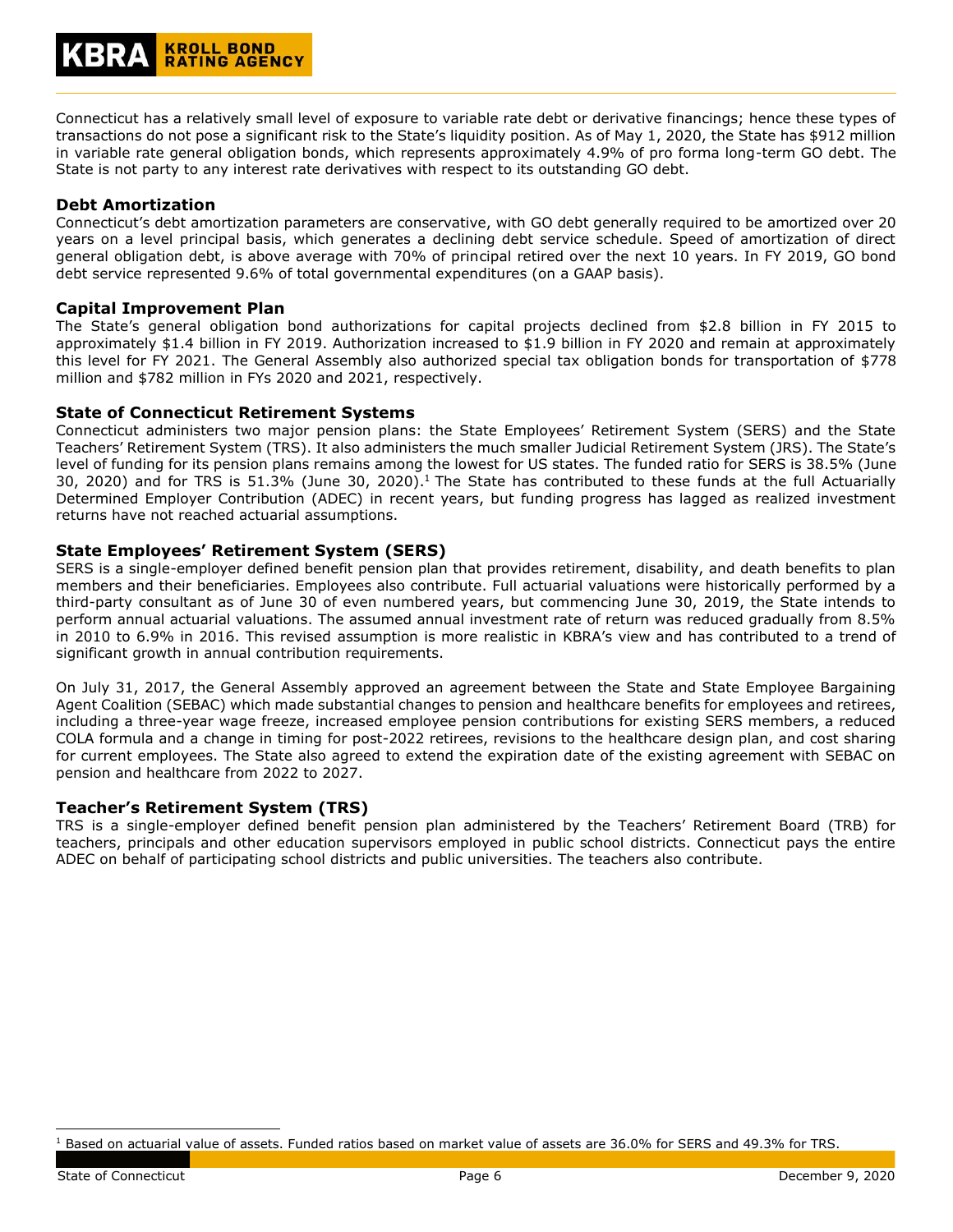#### **FIGURE 3**

| Pension Funded Status and Actuarially Determined Employer Contribution Requirements |             |            |              |  |  |
|-------------------------------------------------------------------------------------|-------------|------------|--------------|--|--|
| as of June 30, 2020 (dollars in millions)                                           |             |            |              |  |  |
|                                                                                     | <b>SERS</b> | <b>TRS</b> | <b>Total</b> |  |  |
| Market Value of Assets                                                              | \$13,253    | \$18,286   | \$31,539     |  |  |
| <b>Actuarial Accrued Liability</b>                                                  | 36,829      | 37,128     | 73,957       |  |  |
| <b>Unfunded Actuarial Accrued Liability</b>                                         | 23,034      | 19,176     | 42,210       |  |  |
| Funded Ratio (based on the market value of assets)                                  | 36.0%       | 49.3%      | 42.6%        |  |  |
| FY 2019 Actuarially Determined Employer Contribution (ADEC)                         | 1,575       | 1,292      | 2,867        |  |  |
| % of ADEC Contributed                                                               | 100%        | 100%       |              |  |  |
| <b>FY 2020 ADEC</b>                                                                 | 1,616       | 1,392      | 3,009        |  |  |
| <b>FY 2021 ADEC</b>                                                                 | 1,807       | 1,437      | 3,244        |  |  |
| <b>FY 2022 ADEC</b>                                                                 | 1,983       | 1,444      | 3,427        |  |  |
| <b>FY 2023 ADEC</b>                                                                 | 2,150       | 1,578      | 3,728        |  |  |

*Source: State of Connecticut Annual Information Statement dated February 15, 2020 with December 3, 2020 supplementary information.*

#### **Net Pension Liability**

The State's net pension liability (NPL), based on GASB 67 reporting requirements, represents a combined liability for all of the State pension funds, SERS, TRS and JRS. The NPL begins with the total actuarial pension liability based upon the entry age normal actuarial method. From this amount, the market value of invested pension fund assets is deducted and the balance is the NPL.

The combined NPL is \$40.1 billion as of June 30, 2019 based on the latest SERS and TRS valuations provided in the Information Statement with December 3, 2020 Supplement Updates accompanying the POS and June 30, 2018 JRS valuation data from the FY 2019 CAFR. This NPL ranks among highest in the country when compared to population, personal income, and GSP. In FY 2019, the State's combined contribution toward pensions was \$2.90 billion including \$1.58 billion to SERS, \$1.29 billion to TRS, and \$27 million to JRS. This total contribution was equivalent to 9.6% of FY 2019 total governmental expenditures.

|                                                                                                    | <b>FIGURE 4</b>    |             |                             |
|----------------------------------------------------------------------------------------------------|--------------------|-------------|-----------------------------|
| Net Pension Liability (NPL) Ratios                                                                 |                    |             |                             |
|                                                                                                    | <b>Connecticut</b> |             | Average of Connecticut Rank |
|                                                                                                    |                    | U.S. States | Among the 50 States         |
| Net Pension Liability                                                                              |                    |             |                             |
| Per Capita                                                                                         | \$11,249           | \$1,958     | Highest 5%                  |
| as a % of Personal Income                                                                          | 14.2%              | $3.3\%$     | Highest 10%                 |
| as a % of GSP                                                                                      | 14.0%              | $3.0\%$     | Highest 10%                 |
| Source: U.S. Census Bureau, U.S. Bureau of Economic Activity, Credit Scope, and Annual Disclosures |                    |             |                             |

The State has fully funded the ADEC for the SERS plan since 2012 and on the TRS plan since 2006, but the funded status of the two plans has eroded in part because actual investment returns have lagged assumptions. The revised return assumptions assume that investment returns will provide a smaller portion of the cashflows needed to maintain the plans, resulting in increased State contributions.

## **Other Post-Employment Benefits (OPEB)**

Connecticut provides healthcare and life insurance benefits to eligible state employees. The State funds the benefit costs on a pay as you go basis, as do most states, through a transfer from the General Fund to its OPEB trust fund. Beginning in 2009, new hires had OPEB trust contribution requirements. The most recent SEBAC contract requires employee trust contributions of 3% of salary for 15 years for employees hired on or after July 1, 2017. In FY 2019, the State's contribution to retiree healthcare and life insurance costs was \$788 million, which represents 2.6% of FY 2019 total governmental expenditures.

## **Total Fixed Costs**

Total FY 2019 fixed costs, including debt service, pension contributions and pay-as-you-go OPEB costs, represented 21.8% of total governmental expenditures.

## **RD 3: Financial Performance and Liquidity Position**

The State made significant progress in improving its financial position in the last three years, building the balance of its Budget Reserve Fund (BRF or rainy day fund) from just 1.3% of General Fund expenditures at FYE 2017 to 15.3% at FYE 2020. Key to progress was the implementation of a revenue volatility cap as part of the 2017 Budget Act, which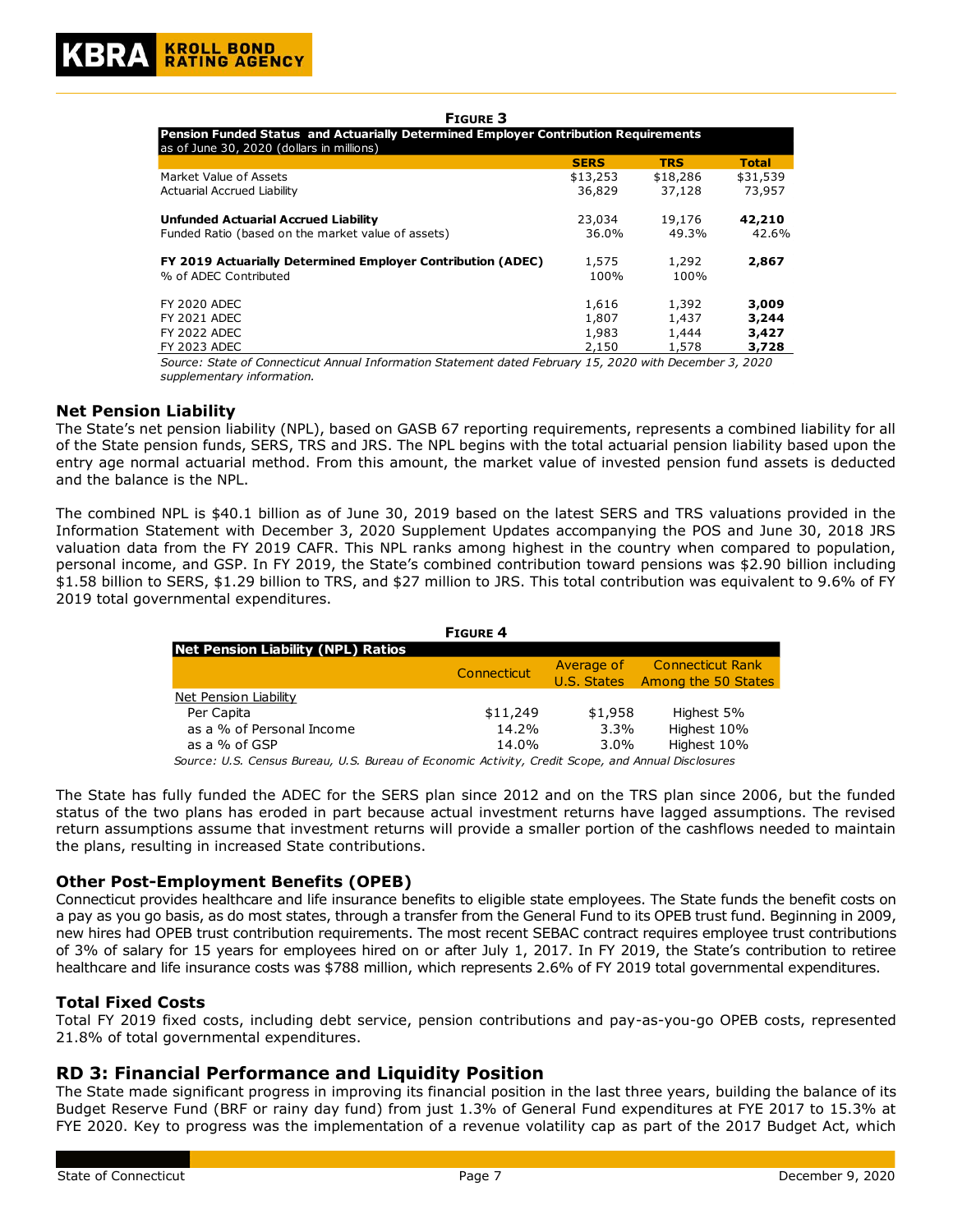# **KROLL BOND RATING AGENCY**

specifies that total estimated and final PIT collections plus pass-through entity tax collections each year, in excess of \$3.15 billion<sup>2</sup>, is deposited into the BRF. This accommodated net contributions to the BRF totaling \$988 million in FY 2018, \$1.32 billion in FY 2019, and \$569 million in FY 2020, with the current balance of \$3.08 billion equivalent to 15.3% of FY 2021 budgeted expenditures. November estimates project that ongoing pandemic related headwinds will require drawdown of the BRF balance by \$879 million to balance the FY 2021 budget, but this sizable reserve positions the State well to manage virus related budget challenges. Additionally, \$61.6 million will be transferred from the BRF to reduce the unfunded liabilities of the State Employee Retirement Fund in FY 2021.

|                                                                                                                                               |                          | <b>FIGURE 5</b>                        |                          |                          |                        |                         |
|-----------------------------------------------------------------------------------------------------------------------------------------------|--------------------------|----------------------------------------|--------------------------|--------------------------|------------------------|-------------------------|
| <b>General Fund Statement of Revenues, Expenditures, and Net Surplus</b><br>Budgetary Modified Cash Basis (FYE June 30) (dollars in millions) |                          |                                        |                          |                          |                        |                         |
|                                                                                                                                               | 2016                     | 2017                                   | 2018                     | 2019                     | 2020                   | 2021<br><b>Nov Est.</b> |
| Operating Revenues <sup>1</sup><br>Operating Expenditures<br><b>Other Resources</b>                                                           | 17,781<br>17,921<br>(30) | 17,703<br>17,763<br>37                 | 18,199<br>18,611<br>(71) | 19,650<br>19,249<br>(31) | 19,724<br>19,189<br>34 | 18,837<br>19,717        |
| <b>Operating Surplus (Deficit)</b>                                                                                                            | (170)                    | (23)                                   | (483)                    | 371                      | 569                    | (879)                   |
| Transfers from (to) Budget Reserve Fund<br>Reserve for Statutory Transfer                                                                     | 170                      | 23                                     | 483                      | (371)                    | (530)<br>(39)          | 941<br>(62)             |
| <b>Unappropriated Surplus (Deficit)</b>                                                                                                       |                          |                                        |                          |                          |                        |                         |
|                                                                                                                                               |                          |                                        |                          |                          |                        |                         |
|                                                                                                                                               |                          | <b>Budget Reserve Fund<sup>3</sup></b> |                          |                          |                        |                         |
| Beginning Budget Reserve Fund Balance<br>Transfers from (to) General Fund                                                                     | 406<br>(170)             | 236<br>(23)                            | 213<br>(483)             | 1,185<br>371             | 2,506<br>39            | 3,075                   |
| Volatility Cap Deposit <sup>2</sup>                                                                                                           |                          |                                        | 1,471                    | 950                      | 530                    | (941)                   |

*Source: Annual Financial Reports of the State Controller (Historic) and Office of Policy and Management Presentation (2021)*

<sup>1</sup>FY 2018 and FY 2019 revenue is reported net of volatility deposits to the BRF.

<sup>2</sup>Volatility transfers became effective in FY 2018.

<sup>3</sup> Held in special revenue fund.

<sup>4</sup>As presented in POS, FY 2016 through FY 2019 BRF Balance is shown as a % of Operating Expenditures for said year, while FY 2020 BRF balance is calculated as a % of budgeted appropriations for FY 2021 of \$20,086.3 million.

**Ending Budget Reserve Fund Balance 236 213 1,201 2,506 3,075 2,134** *as a % of Operating Expenditures <sup>4</sup> 1.3% 1.2% 6.5% 13.0% 15.3% n.a.*

# **FY 2020 Results**

Realized revenues came in just \$266 million (1.4%) below the budgeted amount in FY 2020 despite onset of the virus in the final few months of the year. Notable shortfalls include:

- PIT collections (withholding as well as estimate and finals) \$275 million (2.9%) under budget.
- Sales and Use Tax collections \$126 million (2.8%) under budget.
- CIT collections \$165 million (15.0%) under budget.

A \$180 million shortfall in the estimated and final portion of PIT collections was more than offset by a \$392 million outperformance in pass-through entity tax collections. The combined collection of \$3.82 billion from the two sources, which together are the basis of the aforementioned volatility cap mechanism, resulted in the substantial \$530 million BRF deposit, exceeding the budgeted deposit by \$212 million.

Several other items additionally contributed to favorable performance in FY 2020 including:

- Federal Coronavirus Relief Funds received in the amount of \$1.38 billion were applied to offset virus related costs including testing (\$230 million), PPE and Supplies (\$100 million), State Operations for enhanced pandemic related services and cleaning (\$198 million), education reopening (\$165 million) and to support for non-profit providers (\$120 million).
- Federal Medicaid reimbursements for hospital inpatient and outpatient payments totaling \$368 million were received, which had not been anticipated to arrive until the following year.
- Medicaid Reimbursements per the Families First Coronavirus Relief Act were increased 17.7% resulting in an additional \$271 million.

<sup>&</sup>lt;sup>2</sup> Indexed to the compounded annual growth rate of Statewide personal income over the last five years.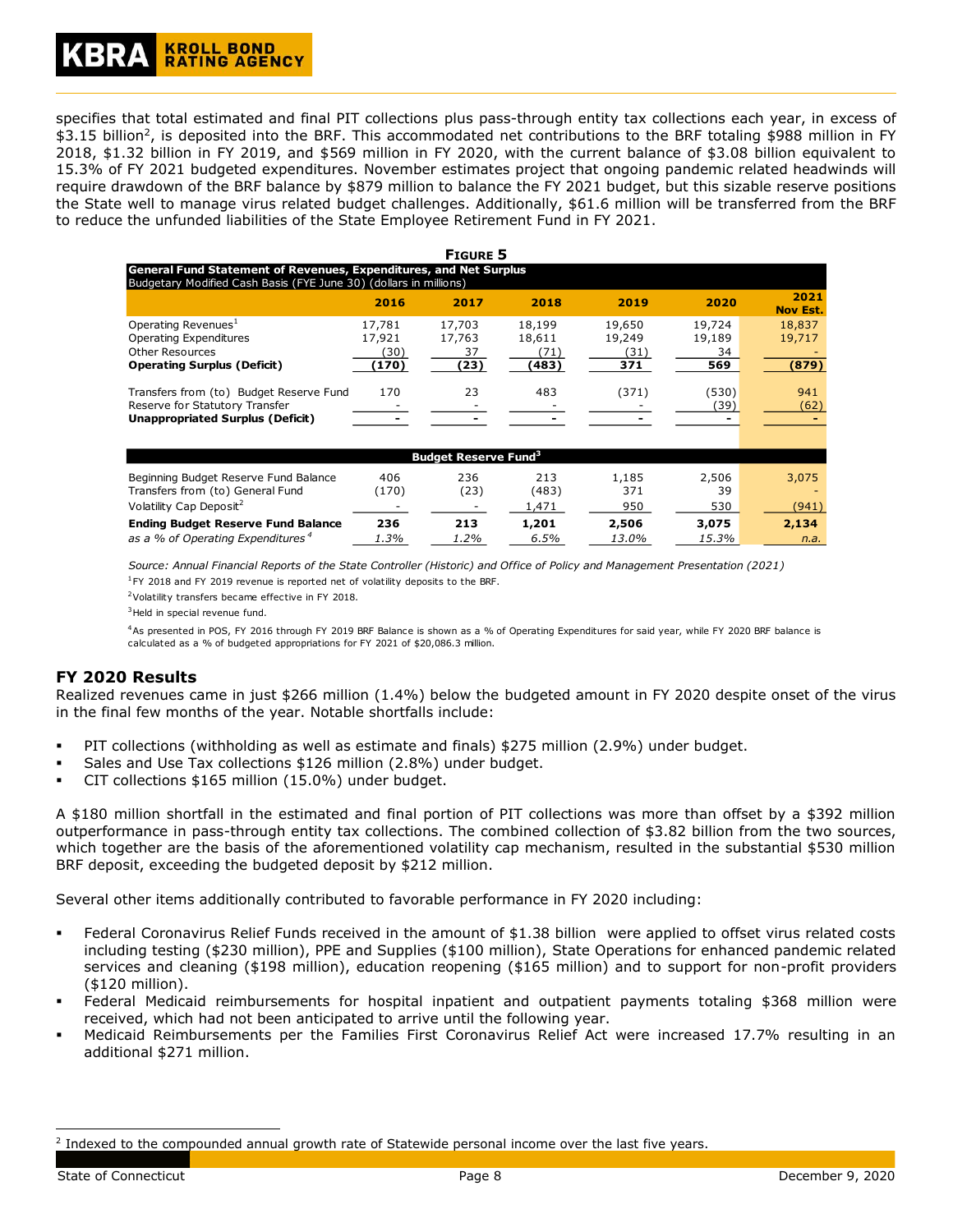# **KROLL BOND RATING AGENCY**

As the BRF now exceeds the statutorily specified ceiling of 15% of budgeted expenditures, the balance exceeding this amount (now estimated at \$61.6 million) will be transferred in FY 2021, at the discretion of the State Treasurer, as an additional contribution to the State Employees Retirement Fund or to the Teacher's Retirement System.

## **FY 2021 Budget Projections**

Revised November 2020 OPM projections anticipate a \$1.42 billion (7.0%) decline in FY 2021 General Fund revenues relative to the prior December 2019 revised budget for this second year of the FY2020-2021 budget biennium due primarily to the pandemic. Notable downward re-estimates include:

- PIT collections (withholding as well as estimate and final) down \$1.08 billion (10.8%)
- Sales and Use Tax collections down \$342 million (7.5%)

The November 2020 OPM projections call for addressing the gap with:

- Expenditures reductions totaling \$370 million (1.8%)
- **BRF** utilization of \$879 million<sup>3</sup>, which would leave a balance of \$2.13 billion

OPM has proposed a budget deficit mitigation plan which would reduce the shortfall by \$200 million including:

- Budget recissions and savings due to hiring restrictions totaling \$55 million
- CARES Act Coronavirus Relief Fund reimbursement of certain public health and safety costs totaling \$100 million
- Revenue items and reappropriations requiring legislative action totaling \$44 million

| <b>FIGURE 6</b>                                                  |                 |          |         |  |                 |           |          |  |
|------------------------------------------------------------------|-----------------|----------|---------|--|-----------------|-----------|----------|--|
| General Fund and Budget Reserve Fund Budget, Actual, and Revised |                 |          |         |  |                 |           |          |  |
| Modified Cash Basis (FYE June 30) (dollars in millions)          |                 |          |         |  |                 |           |          |  |
|                                                                  |                 | 2020     |         |  |                 | 2021      |          |  |
|                                                                  |                 |          |         |  | <b>Budgeted</b> | Revised   |          |  |
|                                                                  | <b>Budgeted</b> | Realized | % Cha.  |  | (12/2019)       | (11/2020) | $%$ Chq. |  |
| <b>General Fund</b>                                              |                 |          |         |  |                 |           |          |  |
| Revenues                                                         | 19,460          | 19,194   | $-1.4%$ |  | 20,253          | 18,837    | $-7.0%$  |  |
| Expenditures                                                     | 19,693          | 19,845   | 0.8%    |  | 20,086          | 19,717    | $-1.8%$  |  |
| Operating Results - Surplus (Deficit)                            | (233)           | (652)    |         |  | 166             | (879)     |          |  |
| <b>Budget Reserve Fund</b>                                       |                 |          |         |  |                 |           |          |  |
| BRF - Balance Beginning                                          | 2,506           | 2,506    |         |  | 3,075           | 3,075     |          |  |
| Deposit (Withdrawal)                                             | 318             | 530      |         |  | 468             | (941)     |          |  |
| BRF - Ending Balance                                             | 2,824           | 3,036    |         |  | 3,542           | 2,134     |          |  |

*Source: Annual Financial Report of the State Comptroller for FY 2020 and OPM Monthly Letter Dated November 20, 2020 for FY 2021*

**FIGURE 7**

2016 ∆ YOY  $(%)$  2017 ∆ YOY  $(%)$  2018 ∆ YOY  $(%)$  2019 ∆ YOY  $($ %) 2020 Δ YOY (%) 2021 Nov. Est *Revenues* Personal Income Tax 9,182 -2.1% 8,989 19.8% 10,770 -10.5% 9,640 -2.5% 9,398 -5.0% 8,925 Federal Grants 1,302 1.8% 1,325 -13.7% 1,143 82.3% 2,084 -13.8% 1,797 -14.8% 1,530 Sales and Use Tax 4,182 0.2% 4,192 0.2% 4,202 3.2% 4,338 -0.5% 4,318 -1.7% 4,246 Corporate Income Tax  $1,038$  17.8%  $1,038$  -11.3% 921 15.2%  $1,061$  -11.9% 934 -17.7% 769<br>Pass-through Entity Tax 1,071 Pass-through Entity Tax - - - - - - - - - 1,172 6.0% 1,242 -13.8% 1,071<br>Pacise Taxes (Alcohol and Cigarettes) - 437 1.8% - 445 -1.1% - 440 -4.2% - 421 -0.4% - 419 - -3.6% - 404 Excise Taxes (Alcohol and Cigarettes) 437 1.8% 445 -1.1% 440 -4.2% 421 -0.4% 419 -3.6% 404 **Indian Gaming Payments** Statutory Transfers from Other Funds 178 -33.5% 118 -7.3% 110 0.0% 110 24.0% 136 -15.8% 115 Other 1,355 -2.1% 1,326 -74.4% 340 67.4% 569 38.0% 785 94.9% 1,530 **Total Revenues 17,781** -0.4% **17,703** 2.8% **18,199** 8.0% **19,650** -2.3% **19,194** -1.9% **18,837** *Expenditures* General Government 627 -6.8% 585 10.7% 648 0.8% 653 -2.8% 635 n.a. Public Safety 289 -4.9% 274 -5.3% 260 4.7% 272 3.2% 281 n.a. Conservation and Development 195 -7.1% 181 0.0% 181 -6.2% 170 0.9% 172 n.a.<br>Health and Hospitals 1.766 -32.6% 1,190 -2.2% 1,163 2.6% 1,194 0.7% 1,203 n.a. Health and Hospitals 1,766 -32.6% 1,190 -2.2% 1,163 2.6% 1,194 0.7% 1,203 n.a.<br>Human Services 1,102 16.9% 3,625 18.4% 4,292 0.5% 4,312 1.0% 4,357 n.a. Human Services 3,102 16.9% 3,625 18.4% 4,292 0.5% 4,312 1.0% 4,357 n.a. Education, Libraries and Museums 5,122 -2.3% 5,004 0.4% 5,025 3.7% 5,208 -1.0% 5,155 n.a.<br>Corrections and Judicial 2,061 -5.4% 1,949 -2.0% 1,911 3.0% 1,968 1.8% 2,004 n.a. Corrections and Judicial 2,061 -5.4% 1,949 -2.0% 1,911 3.0% 1,968 1.8% 2,004 n.a. Debt Service 1,831 5.7% 1,935 1.1% 1,956 13.8% 2,225 -0.9% 2,205 n.a. Other 2,929 3.1% 3,020 5.1% 3,175 2.3% 3,247 -2.1% 3,179 n.a. **Total Expenditures 17,921** -0.9% **17,763** 4.8% **18,611** 3.4% **19,249** -0.3% **19,189** 2.8% **19,717 Expenditure Belle Revenues and Expenditure** Budgetary Modified Cash Basis (FYE June 30) (dollars in millions)

*Source: Annual Financial Report of the State Controller (through FY 2020) and OPM Letter Dated November 20, 2020 (FY 2021 November Estimate)*

 $3$  The \$61 million difference between the \$879 million deficit and \$941 million to be withdrawn from the BRF reflects the balance exceeding 15% of budgeted expenditures which will be deposited to the State's pension funds.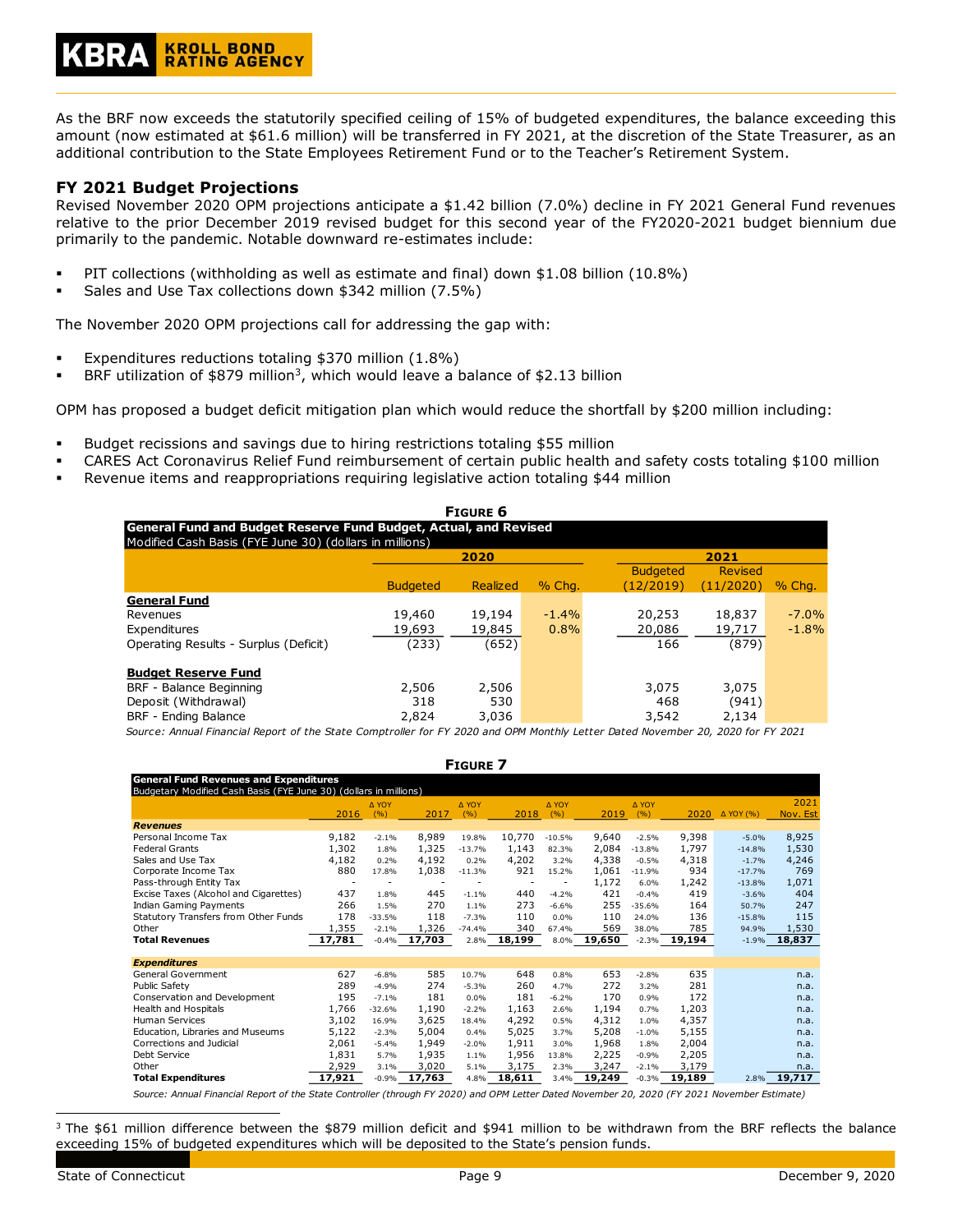## **Adopted Biennium Budget**

On June 4, 2019 the State Legislature passed the FYs 2020–2021 Biennium Budget. Budgetary initiatives included expansion of the sales tax base, pension restructuring and labor reforms. The budget retains the FY 2019 structure of hospital user fees charged by the state, and maintains a 10% corporate tax surcharge (\$60 million in FY 2020). Larger components of additional revenues in FY 2020 are derived from adjusting the diversion of the car sales tax to the Special Transportation Fund, a 1% prepared food tax, and expansion of the sales tax base to include digital downloads. Income taxes benefit from maintaining eligibility limits for property tax credits and a reduction in the pass-through entity tax credit. Appropriation initiatives include reforms to the teachers' pension costs, for budgeted expenditure savings of \$183 million and \$189 million in FYs 2020 and 2021, respectively.

## **FY 2019 Audited GAAP Results**

Audited results from the State's FY CAFR confirm favorable performance in FY 2019 as a \$968 million net change in General Fund balance, equivalent to 4.7% of revenues, allowed the State to increase the Budget Reserve Fund balance to \$2.5 billion from \$1.2 billion.

| <b>FIGURE 8</b>                                |                                                                                                                              |          |         |         |          |  |  |  |  |
|------------------------------------------------|------------------------------------------------------------------------------------------------------------------------------|----------|---------|---------|----------|--|--|--|--|
|                                                | <b>General Fund Summary Statement of Income and Balance Sheet</b><br>FYE June 30 (Audited, GAAP Basis) (dollars in millions) |          |         |         |          |  |  |  |  |
|                                                | 2015                                                                                                                         | 2016     | 2017    | 2018    | 2019     |  |  |  |  |
| <b>Statement of Income</b>                     |                                                                                                                              |          |         |         |          |  |  |  |  |
| Revenues                                       | 17,954                                                                                                                       | 18,215   | 18,502  | 20,663  | 20,776   |  |  |  |  |
| Expenditures                                   | 16,936                                                                                                                       | 17,444   | 17,138  | 18,077  | 18,358   |  |  |  |  |
| Excess (Deficiency) of Rev. Over Exp.          | $\overline{1,018}$                                                                                                           | 771      | 1,364   | 2,586   | 2,418    |  |  |  |  |
| Other Financing Sources (Uses)                 | (1, 166)                                                                                                                     | (1, 195) | (1,243) | (940)   | (1, 451) |  |  |  |  |
| <b>Net Change in Fund Balance</b>              | (148)                                                                                                                        | (424)    | 121     | 1.646   | 968      |  |  |  |  |
| Fund Balance (Deficit) - Beginning             | (41)                                                                                                                         | (190)    | (614)   | (494)   | 1.151    |  |  |  |  |
| Change in Reserve for Inventories              | (1)                                                                                                                          | (0)      | (1)     | (0)     | 2        |  |  |  |  |
| <b>Fund Balance (Deficit) - Ending</b>         | (190)                                                                                                                        | (614)    | (494)   | 1,151   | 2,121    |  |  |  |  |
| <b>Balance Sheet</b>                           |                                                                                                                              |          |         |         |          |  |  |  |  |
| Assets                                         |                                                                                                                              |          |         |         |          |  |  |  |  |
| Cash and Cash Equivalents                      |                                                                                                                              |          |         | 481     | 1,927    |  |  |  |  |
| Taxes Receivable, Net                          | 1,220                                                                                                                        | 1,321    | 1,381   | 1,801   | 1,781    |  |  |  |  |
| All Other                                      | 659                                                                                                                          | 532      | 543     | 1,041   | 709      |  |  |  |  |
| <b>Total Assets</b>                            | 1,880                                                                                                                        | 1,853    | 1,924   | 3,323   | 4,417    |  |  |  |  |
| <b>Liabilities</b>                             |                                                                                                                              |          |         |         |          |  |  |  |  |
| Accounts Payable and Accrued Liabilities       | 346                                                                                                                          | 334      | 350     | 373     | 358      |  |  |  |  |
| Due to Other Funds                             | 324                                                                                                                          | 432      | 356     | 84      | 75       |  |  |  |  |
| All Other                                      | 971                                                                                                                          | 1,123    | 1,062   | 1,030   | 1,049    |  |  |  |  |
| <b>Total Liabilities</b>                       | 1.641                                                                                                                        | 1,889    | 1,768   | 1,487   | 1,482    |  |  |  |  |
| Deferred Inflows of Resources                  | 428                                                                                                                          | 578      | 650     | 685     | 814      |  |  |  |  |
| <b>Fund Balances</b>                           |                                                                                                                              |          |         |         |          |  |  |  |  |
| Nonspendable                                   | 51                                                                                                                           | 53       | 54      | 56      | 62       |  |  |  |  |
| Committed for:                                 |                                                                                                                              |          |         |         |          |  |  |  |  |
| Continuing Appropriations                      | 65                                                                                                                           | 97       | 60      | 134     | 165      |  |  |  |  |
| <b>Budget Reserve Fund</b>                     | 406                                                                                                                          | 236      | 213     | 1,201   | 2,506    |  |  |  |  |
| Future Budget Years                            | 81                                                                                                                           |          |         |         |          |  |  |  |  |
| Assigned to Surplus Transfer for 2020-2021     |                                                                                                                              |          |         |         | 160      |  |  |  |  |
| Unassigned                                     | (793)                                                                                                                        | (999)    | (821)   | (241)   | (771)    |  |  |  |  |
| Fund Balance (Deficit) - Ending                | (190)                                                                                                                        | (614)    | (494)   | 1,151   | 2,121    |  |  |  |  |
| Budget Reserve Fund as a % of Expenditures     | 2.4%                                                                                                                         | 1.4%     | 1.2%    | 6.6%    | 13.6%    |  |  |  |  |
| Unassigned Fund Balance as a % of Expenditures | $-4.7%$                                                                                                                      | $-5.7%$  | $-4.8%$ | $-1.3%$ | $-4.2%$  |  |  |  |  |
| Total Fund Balance as a % of Expenditures      | $-1.1%$                                                                                                                      | $-3.5%$  | $-2.9%$ | 6.4%    | 11.6%    |  |  |  |  |

*Source: State of Connecticut CAFRs FY 2015 to FY 2019.*

# **Liquidity Position**

The common cash pool represents the State's operating cash and includes the Budget Reserve Fund. Available cash includes bond funds and other balances which can be made available to the common cash pool through temporary transfers under long established State practice. The State's level of cash in the common cash pool at a given point in the fiscal year reflects the seasonality of cash flow. The level of total available cash is impacted both by the rate of bond issuance and the rate of spending from those bond funds. The State has no plans to issue cash flow notes.

| <b>FIGURE 9</b>                   |         |         |         |         |         |            |
|-----------------------------------|---------|---------|---------|---------|---------|------------|
| Available Cash Balance            |         |         |         |         |         |            |
| FYE June 30 (dollars in millions) |         |         |         |         |         |            |
|                                   | 2016    | 2017    | 2018    | 2019    | 2020    | 10/31/2020 |
| Common Cash Pool                  | \$821   | \$1,101 | \$1,871 | \$3,558 | \$4,353 | \$4,498    |
| Total Available Cash              | \$1,764 | \$2,657 | \$3,399 | \$4,827 | \$5,725 | \$5,791    |

*Source: State of Connecticut Treasurer's Office | Treasurer's Cash and Debt Monthly Reports.*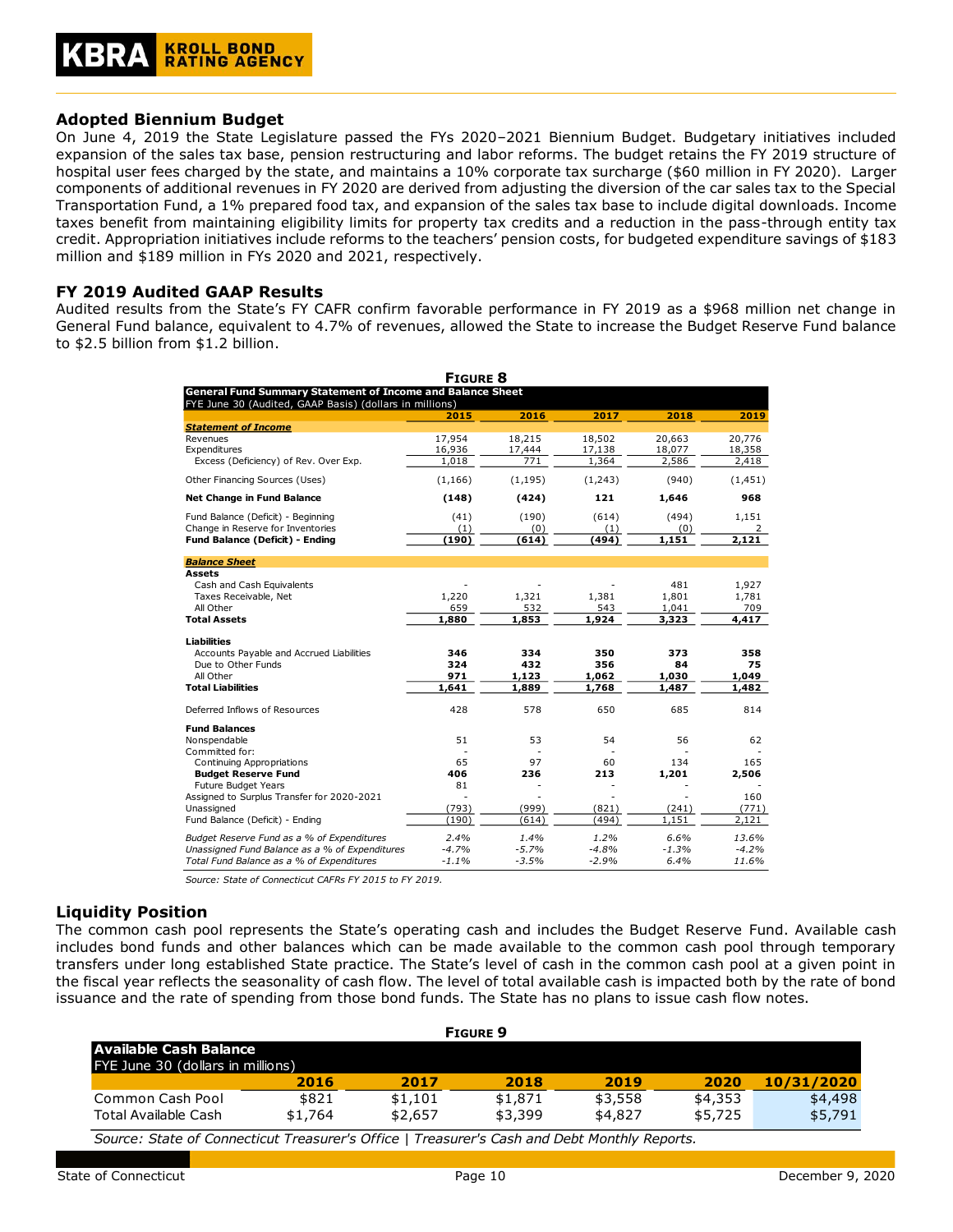

## **Fiscal Accountability Report for FY's 2020-2024**

State Statutes require OPM and the Office of Fiscal Analysis to prepare a Fiscal Accountability Report, analyzing issues affecting spending and revenue for the current biennium and the succeeding three fiscal years. KBRA views the report as a valuable tool for policymakers to identify and highlight upcoming fiscal issues. Among the components of the report is an analysis of year over year GF expected revenue growth and fixed cost growth. The report notes that FY 2022 General Fund sales tax receipts will decline by \$535 million due to enacted policy changes that will increase allocation of car sales tax proceeds to the State Transportation Fund from 25% to 75% and commencement of Municipal Revenue Sharing account transfers. The State plans to complete the five-year phase-in of dedication to 100% of car sales tax receipts to the Special Transportation by FY 2023. Decision makers will address the challenge of these revenue loss as well as potentially weaker near-term revenue growth assumptions in the context of the still ongoing pandemic environment in the next biennium budget.

KBRA has revised the Financial Performance and Liquidity rating determinant upward to AA-, from A+, reflecting primarily the substantial progress made in funding the BRF.

# **RD 4: State Resource Base**

The State's economic base is highly developed but has experienced slow growth in recent years. Per capita personal income ranks first among the 50 States and high levels of educational attainment and low levels of poverty position the State well relative to peers in several areas. Population growth, however, has been flat since 2010 as the New England region and U.S. have grown more rapidly at 2.6% and 6.1%, respectively. Per capita personal income levels have also grown slowly in recent years and real gross state product (GSP) through 2019 has been nearly flat since 2010.

The State however continues to benefit from a diverse and highly productive economic base. In 2019, 14 "Fortune 500" companies were headquartered in Connecticut, including United Technologies Corporation (UTC), Cigna, Charter Communications, Hartford Financial Services and Stanley Black & Decker. The defense industry is an important component of the State's economy and has demonstrated renewed strength since 2002, a trend that is expected to continue. Major defense companies include UTC and its Pratt and Whitney Aircraft Division, Sikorsky Aircraft (a division of Lockheed Martin), and General Dynamics Corporation's Electric Boat Division.

#### **Population**

Total population has dropped slightly over the last five years, lagging the positive growth of the region and U.S.



# **FIGURE 10**

#### **Educational Attainment, Poverty, and Age Groups**

Educational attainment in Connecticut and the New England region is high relative to the U.S. Poverty in the State is well below the U.S. average. Connecticut's proportion of working age individuals is higher than the U.S.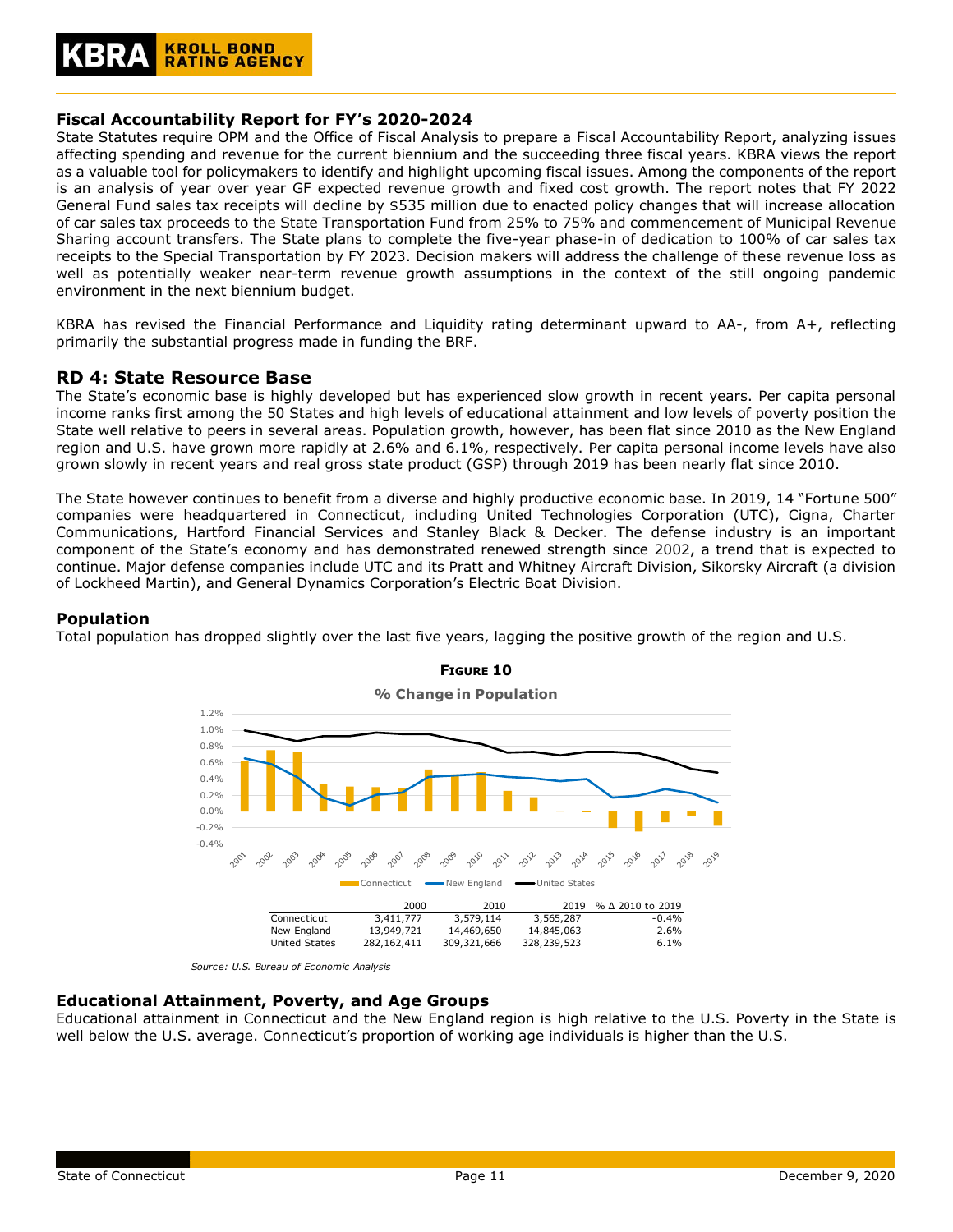

*Source: U.S Census*

*Bachelor degree or higher defined as "% of population over 25 with Bachelor's degree or higher". Poverty level defined as "portion of population living below the poverty line".*

#### **Per Capita Personal Income**

Per capita personal income at \$77,289 in 2019 is the highest in the country reflecting the concentration of the State's economy in high value-added industries. Per capita personal income growth however has lagged since 2010.



# **FIGURE 14 Per Capita Personal Income**

*Source: U.S. Bureau of Economic Analysis*

#### **Real Gross State Product**

Connecticut's real (inflation adjusted) GSP experienced a more pronounced decline and weaker recovery following the Great Recession than the region and U.S. overall, contracting in six of the last twelve years. In KBRA's view, the decline reflects poor performance in the State's pharmaceuticals and financial activities sectors, both of which were outsized contributors to growth in the decade preceding the Great Recession. The financial activities sector has declined from 31.0% of GSP in 2009 to 27.7% in 2019. Pharmaceutical sector activity has additionally declined due to the reduction of activity in the State by Pfizer, Bayer, and Bristol Myers Squibb. This drag is evidenced by the decline in chemical manufacturing as a share of total GSP from 7.5% in 2006 to 1.7% in 2017.<sup>4</sup>



<sup>4</sup> Most recent GSP data for chemical manufacturing sector is 2017.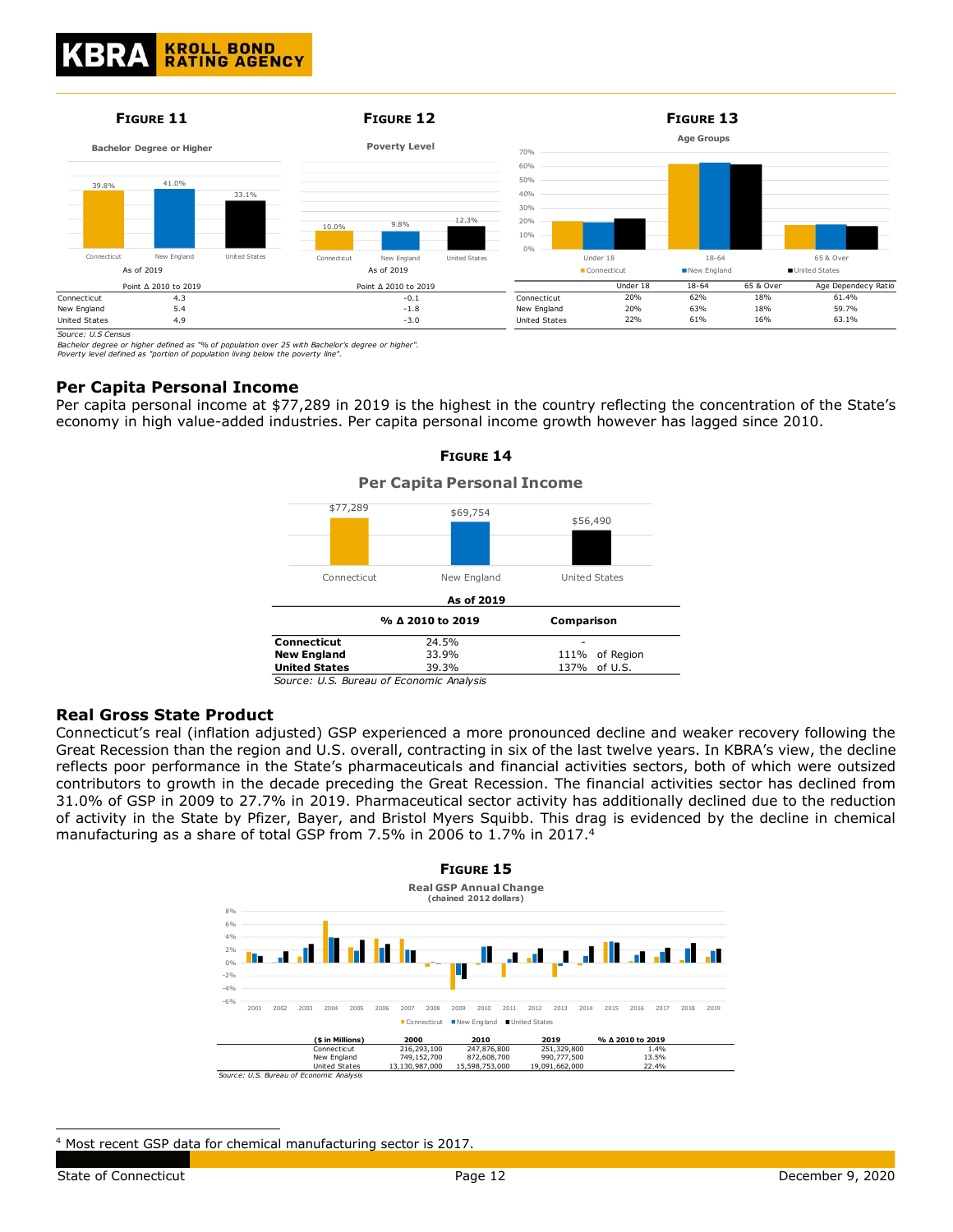# **Employment**

Before the COVID-19 pandemic, the State's unemployment rate trended slightly above the national average. In 2019, the unemployment rate was at 3.7% for the State and nation, and 3.1% for the region. As of October 2020, the State's unemployment rate has declined to 5.8% after spiking to 10.3% in July 2020, and remains below the regional and national averages (Figure 16).



*Source: U.S Bureau of Labor Statistics*

 $1$ Not seasonally adjusted.

# **Home Values**

State home value appreciation has lagged the region and the U.S. by a significant margin since the year 2000. As of Q3 2020, home values are 9% below their prior Q1 2007 peak compared to region and U.S. home values which rest 10.9% and 23.2%, respectively, in excess of their prior highs.